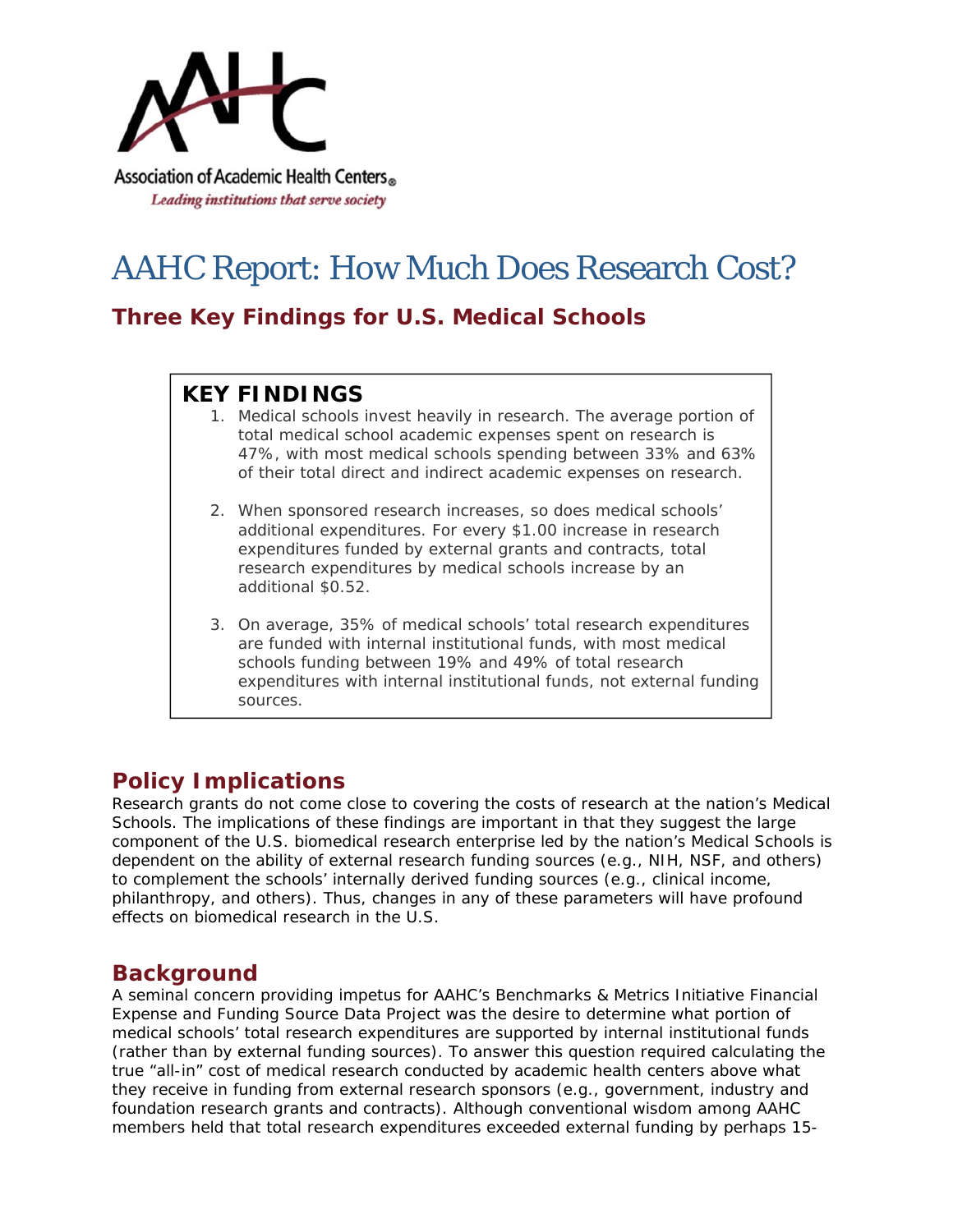20%, some academic health center leaders speculated that actual internal funding of research expenditures was significantly higher.

AAHC developed a novel platform to collect comparative financial data from member institutions relating to both direct and indirect academic expenses, as well as academic funding sources, for each health professions school within the academic health center. The data reported here focuses on research-related medical school academic expenses1. It comes from the first data submission cycle of AAHC's Financial Expense and Funding Source Survey, which was conducted after a lengthy design and pre-testing process. While the quality and consistency of data submissions will continue to improve during subsequent reporting cycles, AAHC is confident that the initial data supports what many academic health center leaders had already suspected: that medical schools are supporting a far larger share of total research expenditures from internal institutional funds than was previously believed to be the case.

## **Findings**

1. **Most medical schools spend between 33% and 63% of their total direct and indirect academic expenses on research.** The range of spending on research reflects the diversity of AAHC members, with some placing more emphasis on research than others.



**Figure 1: The average portion of total medical school academic expenses spent on research is 47%.** 

 $1$  This research-related discussion focuses solely on medical schools within academic health centers for two reasons: first, the majority of biomedical research takes place in medical schools; and second, AAHC's database includes significantly more Medical Schools than other health professions schools.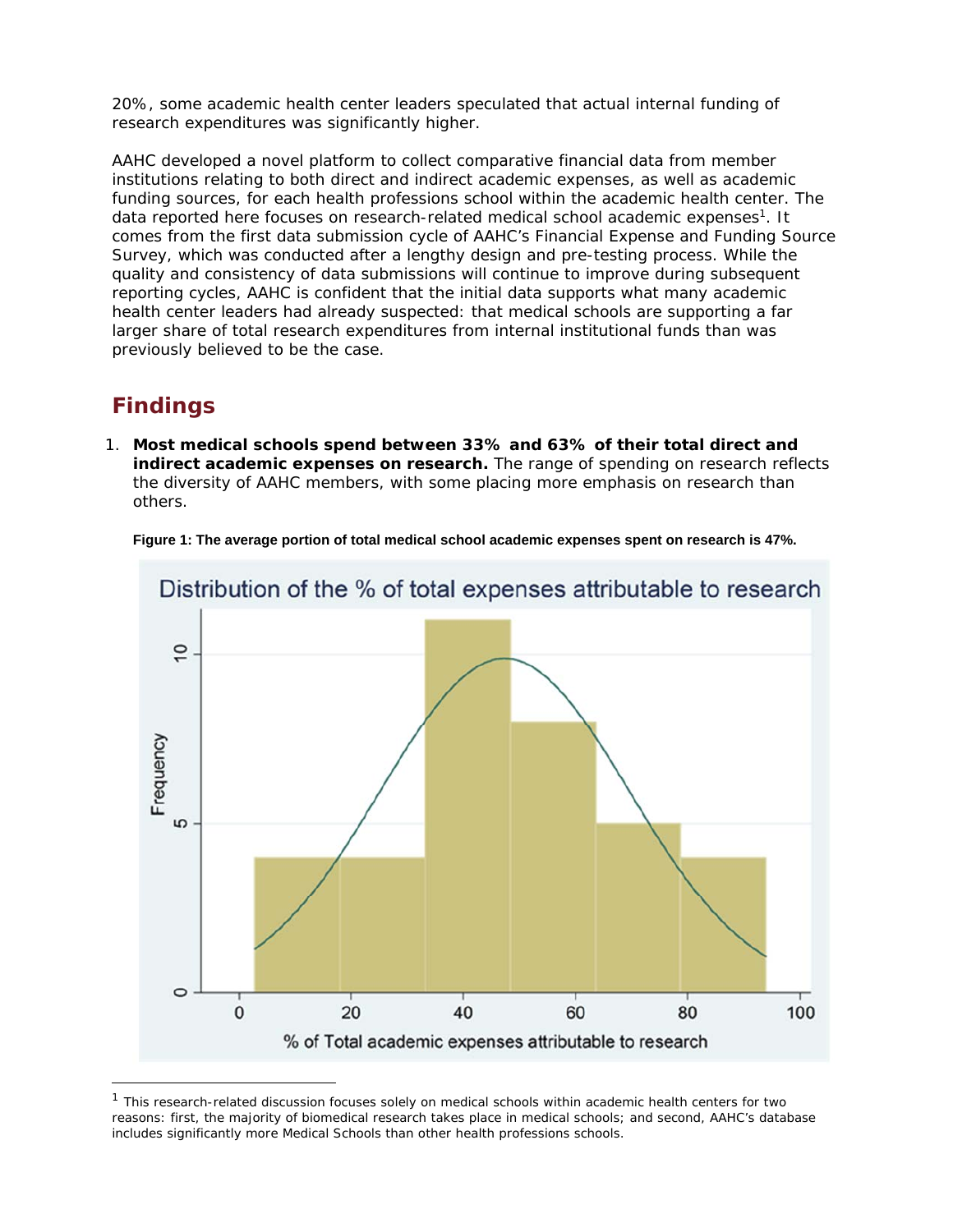2. **For every \$1.00 increase in research expenditures funded by external grants and contracts, medical schools' total research expenditures increase by \$1.52**. There is a strong relationship between externally funded research and total research expenditures, even at relatively small expenditure levels. Figure 2 below depicts the fitted lines for total research expenditures (both internally and externally funded) as a function of externally funded research expenses. The figure includes separate fitted lines for public and private medical schools. The strong relationship between externally funded research expenses and total research expenditures holds for both public and private schools, with no statistically significant differences.



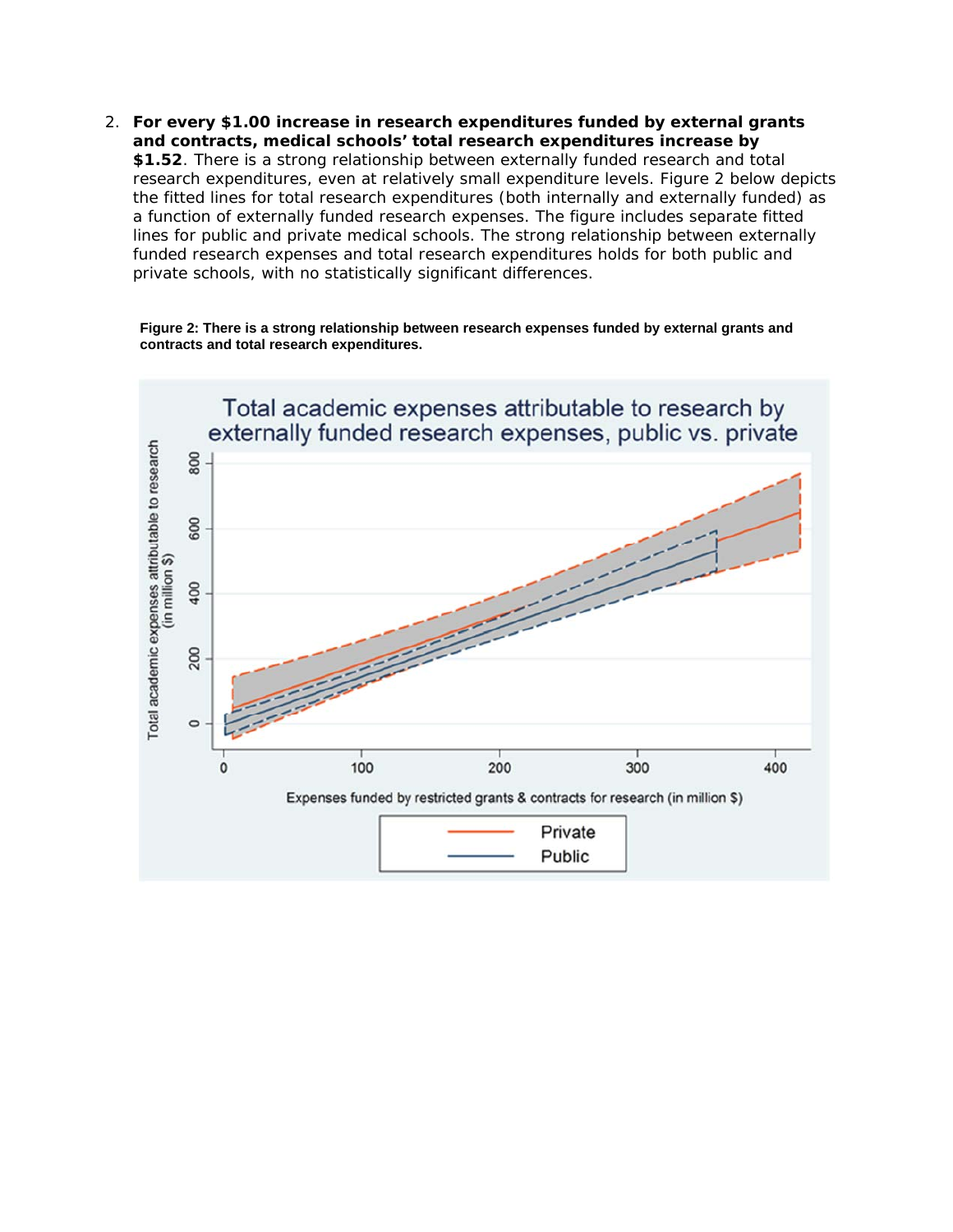3. **Most medical schools fund between 19% and 49% of total research expenditures with internal institutional funds, not external funding sources.** Research grants and contracts rarely cover the full cost of the research being funded. Thus, medical schools must expend additional internal institutional funds to make up the shortfall. The range of internal institutional funding levels reflects the diversity of AAHC members, with some willing to internally fund a higher proportion of total research expenses than others.

#### **Figure 3: On average, 35% of medical schools' total research expenditures are funded with internal institutional funds**



A number of factors are likely to contribute to the variation among medical schools in the portion of total research expenses supported by internal institutional funding of research, including (but not limited to) differences in:

- The indirect cost recovery rate on government, industry, and foundation sponsored research, as well as the mix of grant and contract funding sources, given that some types of grants and contracts provide for significantly higher indirect cost recovery rates than other types;
- The proportion of faculty with salary above the NIH cap;